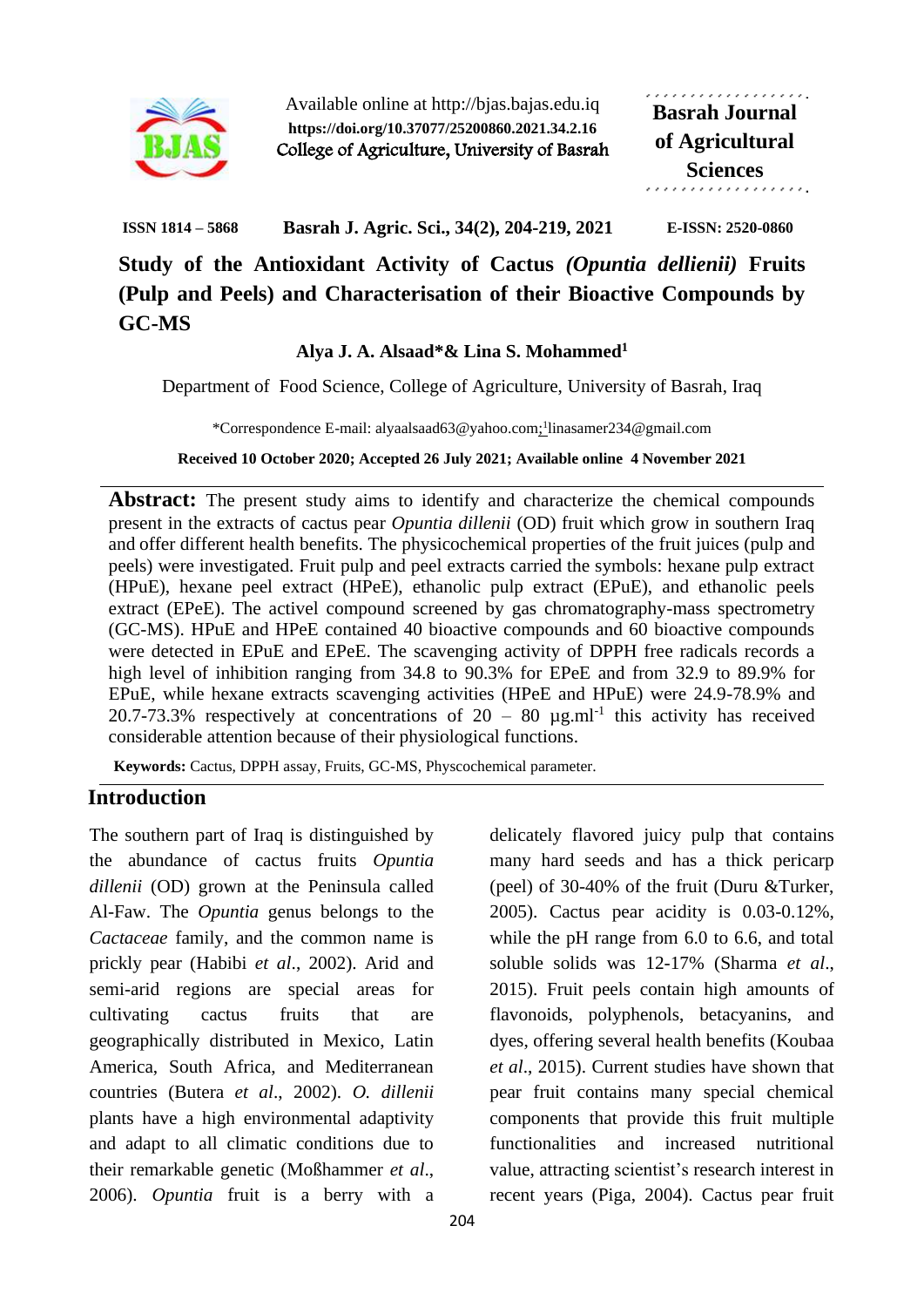and peel extracts have important properties, such as anticancer and, anti-inflammatory effects (Madrigal-Santillán *et al*., 2013). Cactus pear fruits contain vitamin E, ascorbic acid, amino acids, carotenoids, and fibres enriched in carbohydrates like fructose and glucose, which provide the body strength and health (Valente *et al*., 2010; Osorio-Esquivel *et al*., 2011). Cactus peels contain liposoluble compounds and essential fatty acids used as antioxidants (Ramadan & Mörsel, 2003). Antioxidants could inhibit the oxidation of lipid and cactus extracts utilise as natural food additives for anti-rancidity (Alsaad *et al*., 2019). Antioxidants compounds, such as phenolic compounds, could delay oxidative effects in DNA, lipids, and proteins by producing astable radicals (Shahidi *et al*., 1992). Some chemically synthesised antioxidants, such as Butylated Hydroxytoluene (BHT) and Butylated Hydroxyanisole (BHA) have toxic effects (Zhang *et al*., 2009); therefore, natural antioxidants from plant resources are of great interest among researchers (Buyukokuroglu *et al*., 2001; Gulcin *et al*., 2003). To our information, this study is the first study in Iraq that analyses the active compounds and other properties of prickly pear. Therefore, the objectives of this study are to (i) identify the bioactive compounds of cactus (OD) fruit (pulp and peels) extracts by using GC-MS to describe the nutraceutical compounds which are useful for human health and (ii) quantify their physicochemical properties and antioxidant activity.

## **Materials & Methods**

## **Materials and reagents**

Butylated Hydroxytoluene (BHT), 2,2 diphenyl-1picrylhydrazyl (DPPH), a doublebeam UV-VIS spectrophotometer to measure intensity of light beam. All solvents used for partition and extraction were purchased from Sigma-Aldrich (St.Louis, MO, USA).

#### **Plant materials**

Cactus fruit *Opuntia dellienii* (OD) grows in abundance in the southern part of Iraq, Basrah. The temperature ranges between 48°F and 108°F with small amounts of rain during the year. Sandy and silt soils are predominant. Fruits were harvested at their full maturity in August 2019. Only fresh, clean, free of defects, uniform-sized, good-textured fruits were procured for the experiments. One local genotype (purple) was selected for the test. Fifty fruits were used for the experiments. Seeds were manually separated from the pulp and the peels. Then, the fruit pulp and peels were briefly homogenised in a kitchen-type blender. The juice was centrifuged at (4000 x g, 30 min at 4°C), and then the supernatant juice was immediately used to measure physicochemical parameters.

## **Physicochemical parameters**

Based on the procedures described in AOAC (2010), the moisture of fresh Cactus pulp and peels and total sugars of their juices were determined. The total soluble solids (TSS) (°Brix) was determined using a refractometer (DBR95, G. Bormac, Carpi, Italy). The pH was measured using a pH meter (Model 430, Corning, NY, USA). Total acidity was measured by mixing 10 ml of juice with 0.1 N NaOH solution until reaching a pH 8.1, which was observed potentiometrically. The results were expressed as % citric acid (Matias *et al*., 2014). All parameters were carried out in triplicates.

## **Preparation of extracts**

100 g of cactus (OD) fruit pulp and peels without seeds were dried at 45-50 °C for 48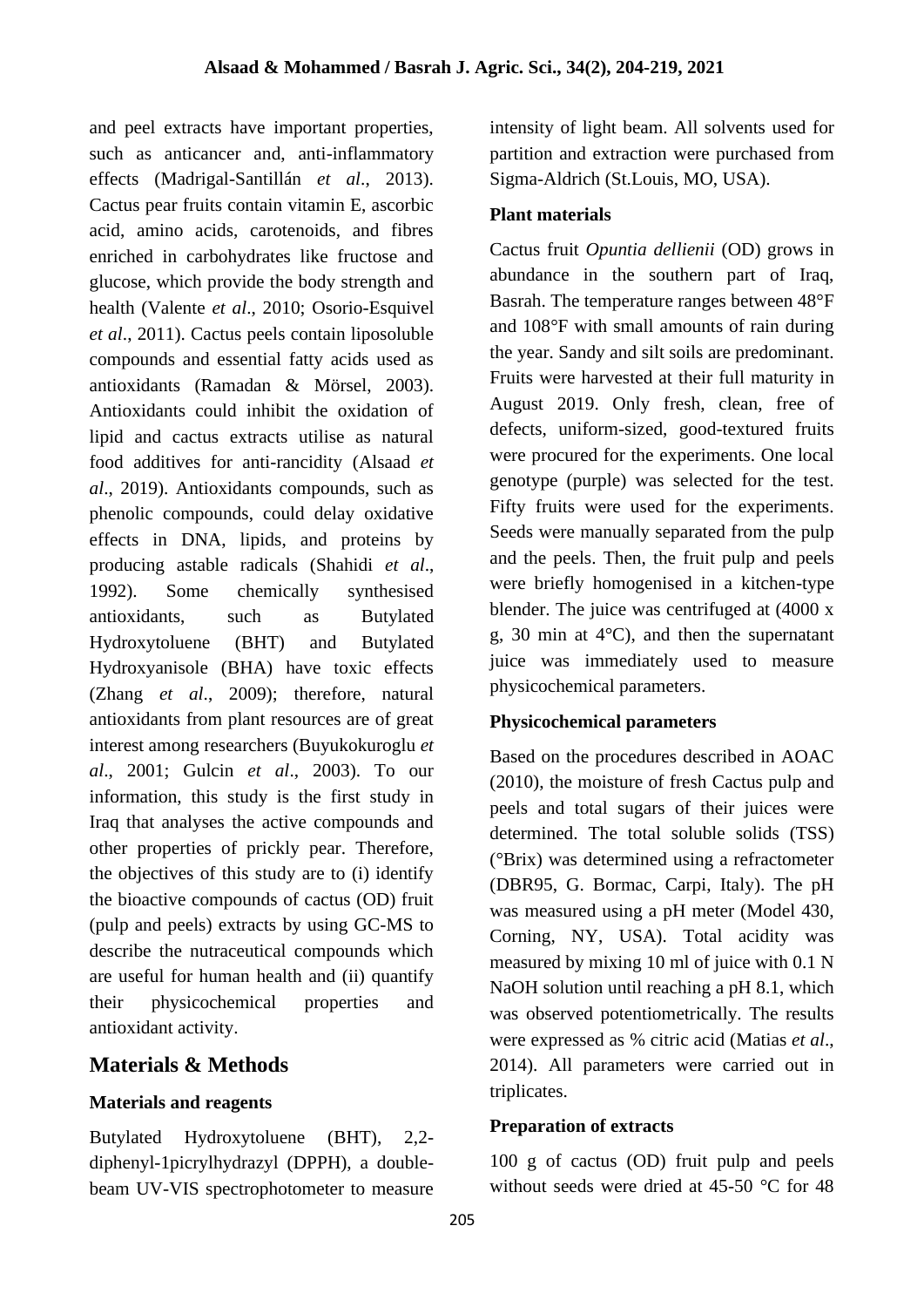h, ground in an electric grinder to transform it into powder form. Polar and nonpolar compounds were extracted by adding 150 ml of ethanol and hexane solution to 5 g of each pulp and peel powders and leaving the solution soaked for two days. Filter paper No1 was used to filter extract solutions. The extract was then concentrated using a rotary evaporator at 45  $\degree$ C, and dry extracts were obtained, Fig. (1). The extracts were kept in a glass container away from light and stored at 4 °C until further use. The extracts carried the symbols: hexane pulp extract (HPuE), hexane peels extract (HPeE), ethanolic pulp extract (EPuE), and ethanolic peels extract (EPeE). All analyses were carried out in triplicates. Extracts yield was determined on a dry basis (DW) according to the following equation:

$$
\% \text{Yield} = \frac{\text{W1} \times 100}{\text{W2}}
$$

where W1 = extract weight after evaporation of the solvent and  $W2$  = weight of dried fruits.



**Fig.(1): Iraqi cactus** *Opuntia dellienii* **(OD) fruit extracts studied in this research, pulp juice (A), peels juice (B), ethanolic peels extract (C), hexane peels extract (D), ethanolic pulp extract (E), hexane pulp extract (F).**

#### **Identification of organic compounds**

The organic compounds of Cactus extracts were analysed using Gas Chromatography-Mass Spectrometer (GC-MS) technique (Shimadzu QP2010). A sample of 1 microliter was placed into the capillary column (intercut DB5MS, Japan). The initial column temperature was 50 °C which rising at the rate of 5 C° per min to a final temperature of 250 °C. The system provides a carbowax (ID 30  $m \times 0.25$  mm; film thickness 0.25 $\mu$ m. As a carrier gas, Helium gas was used. Split mode (1:30) was carried out for injection. The temperatures of the detector and injector were adjusted at 250 °C. Organic compounds were isolated at stable pressure (90 kPa). The

identification of chemical compounds in various extracts was based on GC retention time. The mass spectra were computer matched with those of standards available in mass spectrum libraries (2008NIST Library).

#### **Determination of (DPPH) free radical**

The scavenging activity of 1,1-diphenyl-2 picrylhydrazyl (DPPH) of all extracts of cactus (OD) pulp and peels was measured using DPPH assay following the described procedure by Morales & ´Enez-Perez (2001). Each extract was dissolved in methanol at concentrations of 20, 40, 60, and 80  $\mu$ g.ml<sup>-1</sup>. The reaction mixture contained 375 µl solvent (methanol), 125 µl of 1 mM of DPPH prepared in methanol, and 500 µl of extract. After incubation for 30 min at  $25^{\circ}$ C, when the reaction mixture changed its colour from deep violet to light yellow, the absorbance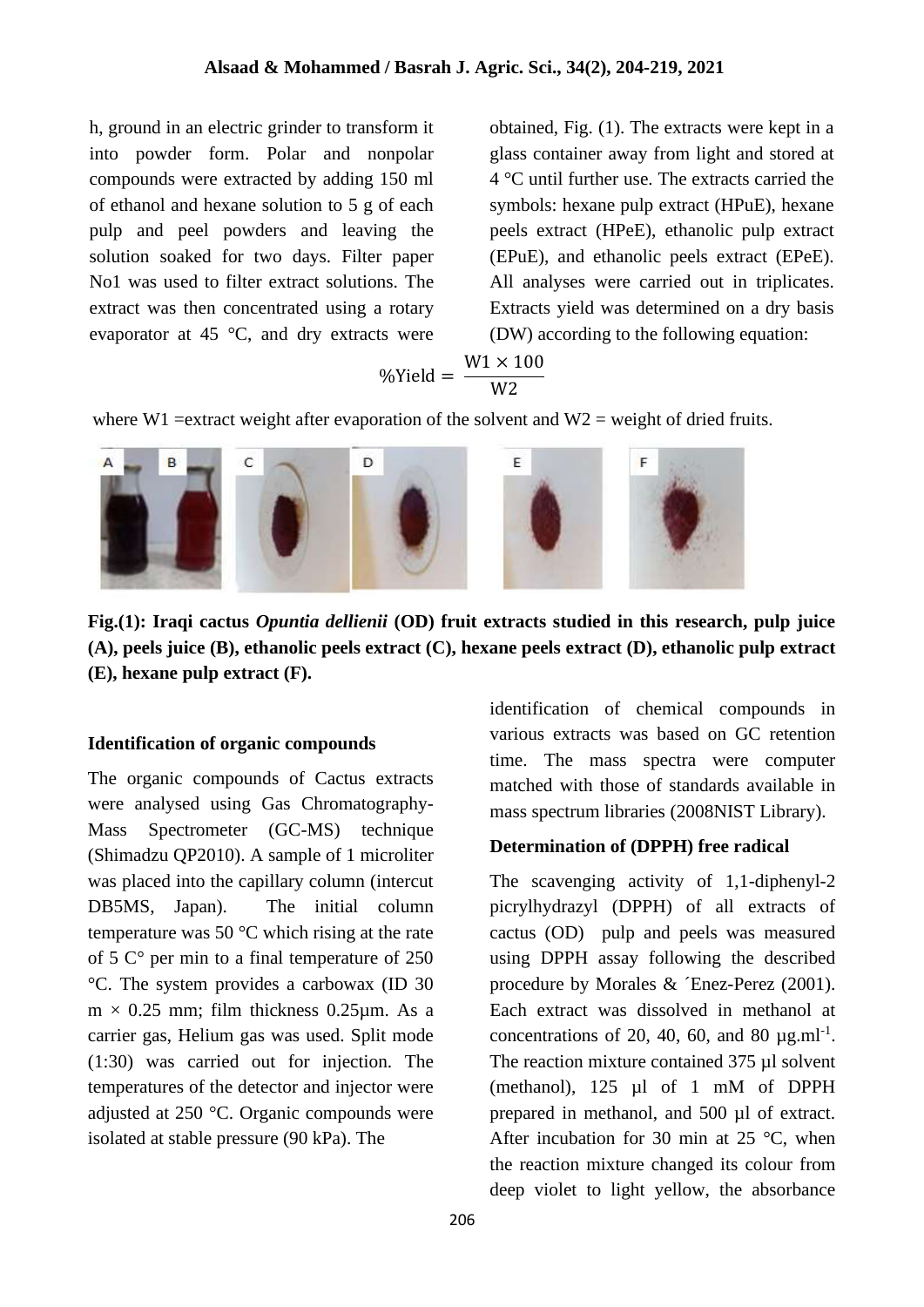was read at 517 nm. As a comparative sample, BHT was used. The inhibition ratio (%) was determined from the equation:

$$
\%DPPH = \frac{Abs\ control - Abs\ sample}{Abs\ control} \times 100
$$

Where Abs control is control absorbance, and Abs sample is sample absorbance.

#### **Statistical analysis**

The data of triplicate measurements were expressed as the mean  $\pm$  standard deviation (SD). The SPSS version 17.0 software (SPSS Inc., Chicago, IL, USA) was used for statistical analyses of the data. One-way analysis of variance (ANDVA) was used to sanalyse the results. Tukey test for multiple comparisons was conducted to show the differences between the means at  $p = 0.05$ .

## **Results & Discussion**

#### **Physicochemical parameters**

The physicochemical parameters results of cactus fruit juices (pulp and peels) are given in table (1). Fresh fruit pulp and peels contain 84.9% and 71.4% of water, respectively. The pulp had significantly (p< 0.05) higher water content than peels. Each cultivar of the fruit has special physicochemical properties and the environment has a major impact on these properties (Parish & Felker, 1997). Our results are consistent with Gurrier *et al*. (2000), who found that cactus fruit pulp contains 85% water. Anwar & Sallam (2016) studied prickly pear (*Opuutia ficusindica*) and found that peels contain 75.8% water. The fruits with high water content, such as prickly pears, are prone to rapid spoilage at room temperature **(**Bouzoubaâ *et al*., 2016). The moisture content of other fruit peels, such as pitaya peels (93%), carrot (91.05%), red apple (81.68%), and white

grape (75.28%) was different from that of cactus peels (Makris *et al*., 2007).

 The values of TSS (°Brix) of cactus fruit juice were 14.30 and 14.20 for pulp and peels, respectively. There was no significant difference (*p*>0.05) between the TSS of pulp and peels. TSS increased during ripening and varied at different maturity and fruit metabolism stages during ripening (Albano *et al*., 2015). Our results were in accordance with Bouzoubaâ *et al*. (2016), who found TSS (°Brix) of prickly pears ranging 13.15 - 15.87.

 The average pH values obtained for pulp and peels in our study were 5.01 and 5.63, respectively. The pH of pulp was lower than that of peels. There was a significant difference  $(p< 0.05)$  between the pH of pulp and peels. The pH value of the prickly pear juice was low because of the presence of extremely high content of organic acids, such as acetic acid, citric acid, and nhexadecanoic acid. In contrast, the acidity of the pulp was found to be 0.15%; this value is higher compared to the acids content of the peels 0.06%. It is assumed that these fruits were fully mature and low acidic food. Our results are consistent with the results of Sáenz (2000) who revealed that the acidity of cactus fruit ranged from 0.05 to 0.18%. Gurrieri *et al*. (2000) found the pH value of peels ranging from 6.4 to 6.5 with acidity ranging between 0.11-0.14. Other fruit juices acidity values, such as orange (0.94%), Green grapes (1.06%), Apple (0.48%) Lemon (9.65%) (Yadav & Chakravarty, 2013)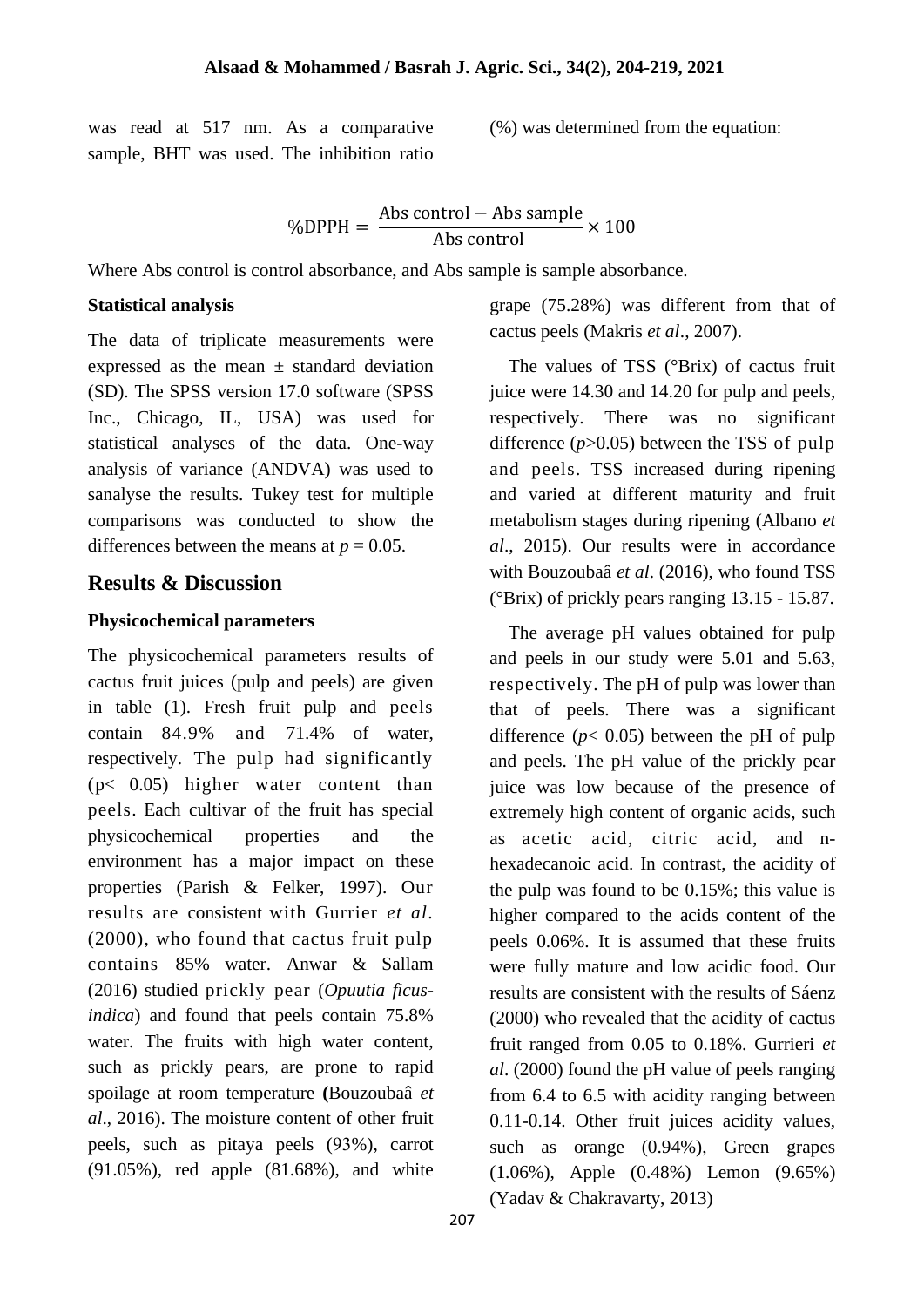Our study found that cactus (OD) fruits contain a high amount of total sugar (39.6, 21.9%), alsorepresented by reducing sugar (34.4 and 18.9%) and non-reducing sugar (5.2, 3.0%) of fruit pulp and peels juices, respectively. In general, pulps taste sweeter than peels. There is a significant difference  $(p< 0.05)$  between pulp and peels. Our analysis confirmed these results

that pulp contained large amounts of carbohydrate represented by d-glycerol-dgalactoheptose, fructose, and lactose. Usually, the fruits of dry soils are sweeter than wetland soil (Jacobo, 2001). The total sugar of prickly pear peels was 60.58% (Anwar & Sallam, 2016). Fructose and glucose were the main sugar content of prickly pear juice (11−12%) (Gurrieri *et al*., 2000).

| Samples     | Moisture %                 | TSS <sup>o</sup> (Brix)         | pH | Acidity%                                                                | Total<br>sugar%   |
|-------------|----------------------------|---------------------------------|----|-------------------------------------------------------------------------|-------------------|
| Pulp juice  | $84.9 \pm 0.05^{\text{a}}$ | $14.30\pm0.11^a$ $5.01\pm1.0^a$ |    | $0.15 \pm 1.01^{\text{a}}$                                              | $39.6 \pm 0.40^a$ |
| Peels juice | $74.40 \pm 0.01^{\rm b}$   |                                 |    | $14.20 \pm 0.21^a$ $5.63 \pm 0.1^b$ $0.06 \pm 0.01^b$ $21.9 \pm 0.03^b$ |                   |

**Table (1): Physicochemical parameters of cactus** *O. dillenii* **(OD) fruit juice.**

• Mean with the different letters in the same column is significantly different ( $p \le 0.05$ ), Each value is the means  $\pm$  standard deviation (n = 3)

#### **Yield**

The yield of extracts obtained from cactus (OD) peels, and pulp was given in table (2). The yield of extracts ranged between1.2- 4.1%. Among all extracts, EPeE has the highest yield (4.1%) followed by EPuE (3.9%). The yields of HPeE and HPuE were 1.4 and 1.2%, respectively. There is asignificant (*p*> 0.05) difference in the yield between the ethanolic extracts and hexane extracts. The yield of extraction depends on the type of extraction solvents; hexane produced the lowest volume of extracts,

whereas ethanol produced the highest amount of extracts. Our results confirmed that the highest extraction occurred for a high polar solvent. Fernández-López *et al*. (2010) showed that the yield of ethanolic peels extracts of *O. ficus indica* had 64.745  $\mu$ g.100g<sup>-1</sup>, methanolic extracts 50.75 $\mu$ g.100g<sup>-1</sup> <sup>1</sup>, while chloroform and acetone extracts were recorded the lowest values, 4.8 and 2.5µg.100g-1 . Koubaa *et al*. (2015) studied two varieties of *O.acanthocarpa* and found that their extraction yields were 0.05% and 0.07%.

**Table (2): %yield of cactus** *O. dillenii* **(OD) fruits extracts.**

| Samples | Ethanolic extracts Hexane extracts |                     |
|---------|------------------------------------|---------------------|
| Peels   | $4.1 \pm 0.01$ <sup>aA</sup>       | $1.4 \pm 0.04^{bB}$ |
| Pulp    | $3.9 \pm 0.10^{aA}$                | $1.2 \pm 0.05^{bB}$ |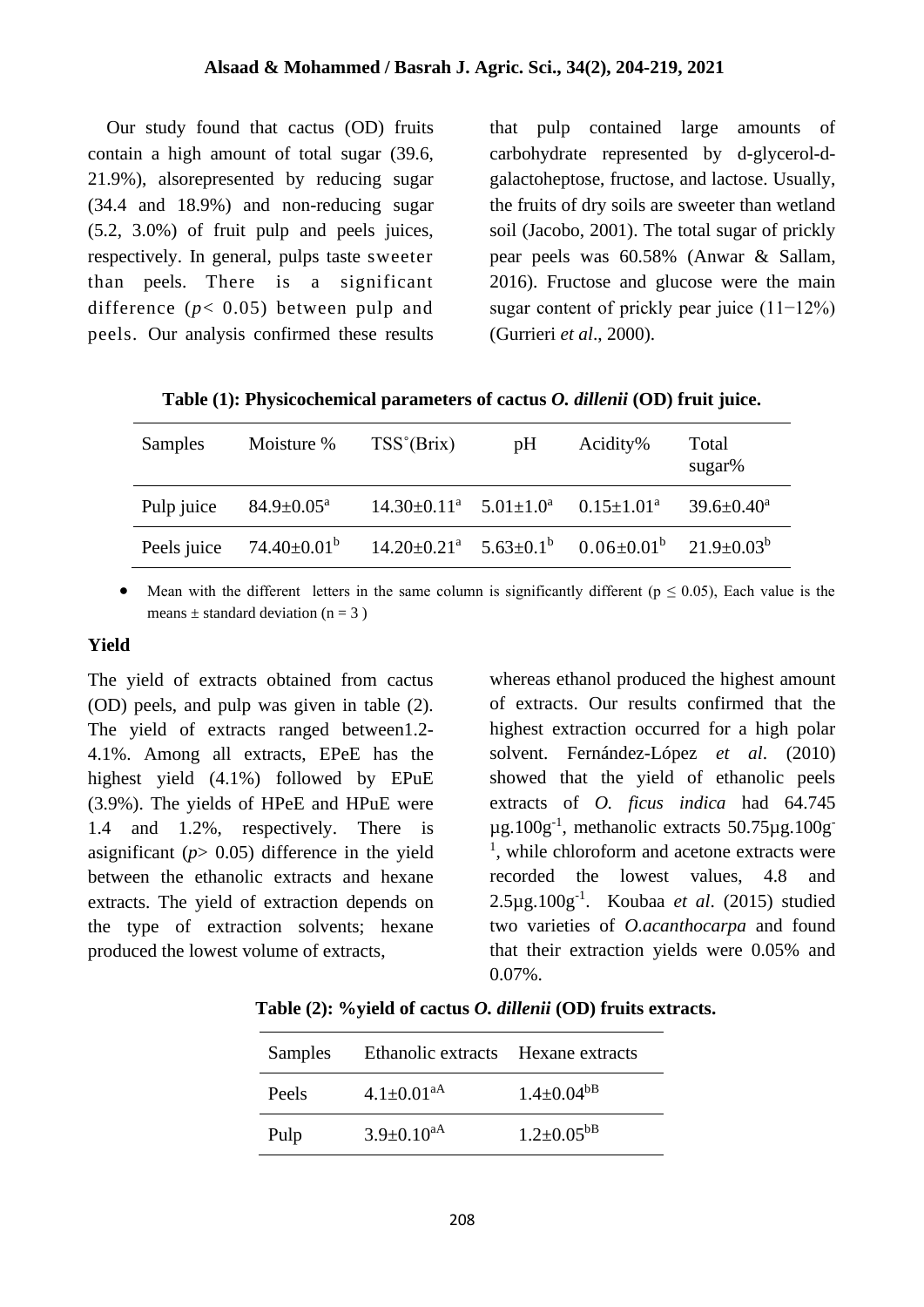The same small letters in the same row are not significantly different  $(p > 0.05)$ . The mean with the same capital letters in the same column is not significantly different ( $p > 0.05$ ). Each value is the means  $\pm$  standard deviation  $(n = 3)$ 

#### **Organic compounds identification**

GC-MS is an effective technique for finding the composition of volatile components of plant origin (Butera *et al*., 2002). Figs. (2 and 3) of GC-MS chromatogram of cactus (OD) extracts (pulp and peels) clearly show 20 peaks for each extract of HPuE and HPeE, indicating the presence of 20 compounds of various classes of bioactive chemical constituents. At the same time, each EPuE and EPeE had 30 compounds (Figs. 4 and 5). Tables (3 and 6) show the extracts compounds with the retention time (RT), peak area, molecular weight (MW), and formula for HPuE, HPeE, EPuE, and EPeE, respectively. The chemical compositions of the four extracts varied quantitatively and qualitatively. Tables (3 and 4) show that 37.94% of HPuE compounds were Hexanedioic acid dioctyl ester, Decanoic acid, 2-propenyl ester 9.15%. The compound 1- Decanol cover 10.69%, phenolic compounds represented by (Z)-3-(pentadic-8-en-1-yl) phenol with levels containing up to 4.29%. The extract HPeE contains Eicosanoic acid (Arachidic acid) in a percentage of 18.04%, n-Fatty alcohol: Z, Z-8, 10-Hexadecadien-1-ol with levels containing up to 19.25% and Pentalene, octahedron-2-[(2-octyl) decyl]- 11.15%, phenolic compounds: (Z)-3- (pentadic-8-en-1yl) phenol comprised 6.01%. Our results were in agreement with those reported by Zito *et al*. (2013) who showed that (14.0%) of volatile compounds were present in *O. ficus indica* fruits. These results also are

agreement with data reported by Bergaoui *et al*. (2007) who found that the most important compounds in cladodes, flowers, and fruits of *Opuntia lindheimeri* were saturated fatty acids represented by hexadecanoic acid (8.5- 17.3%), tetradecanoic acid (3.2-13.6%), and butyl tetradecanoate (8.1-21.5%), contributing antioxidant and anti-bacterial properties (Rajeswari *et al*., 2012; Aghajani *et al*., 2015). Ethanolic pulp and peels extracts (EPuE and EPeE) contained the same compounds (Tables 5 and 6) represented by d-Glycerol-d-galactoheptose 29.27 and 19.58%, Butoxyacetic acids 23.59 and 11.39%, 7Tetradecenal,(Z)- 13.54 and 22.08%, 2- Methoxy-4-vinyl phenol 6.11 and 10.84% respectively. In comparison, citric acid 4.23% presented in EPeE only. Our results agree with Flath & Takahashi (1978), who found that *O. ficus-indica* peels contain numerous esters and carbonyl compounds. Jaiswal *et al*. (2009) isolated polysaccharides derived from *Opuntia* spp. by using an ultrasonic extraction method and showed that it contained various compounds of sugars represented by arabinose, xylose, fructose, glucose, galacturonic acid, and rhamnose units.

 It is evident that the extracts found in this study have different biological compounds, such as phenolic compounds, fatty acid aster and citric acid which acts as chelators and synergists of antioxidant systems (Sarkadei & Howell, 2007).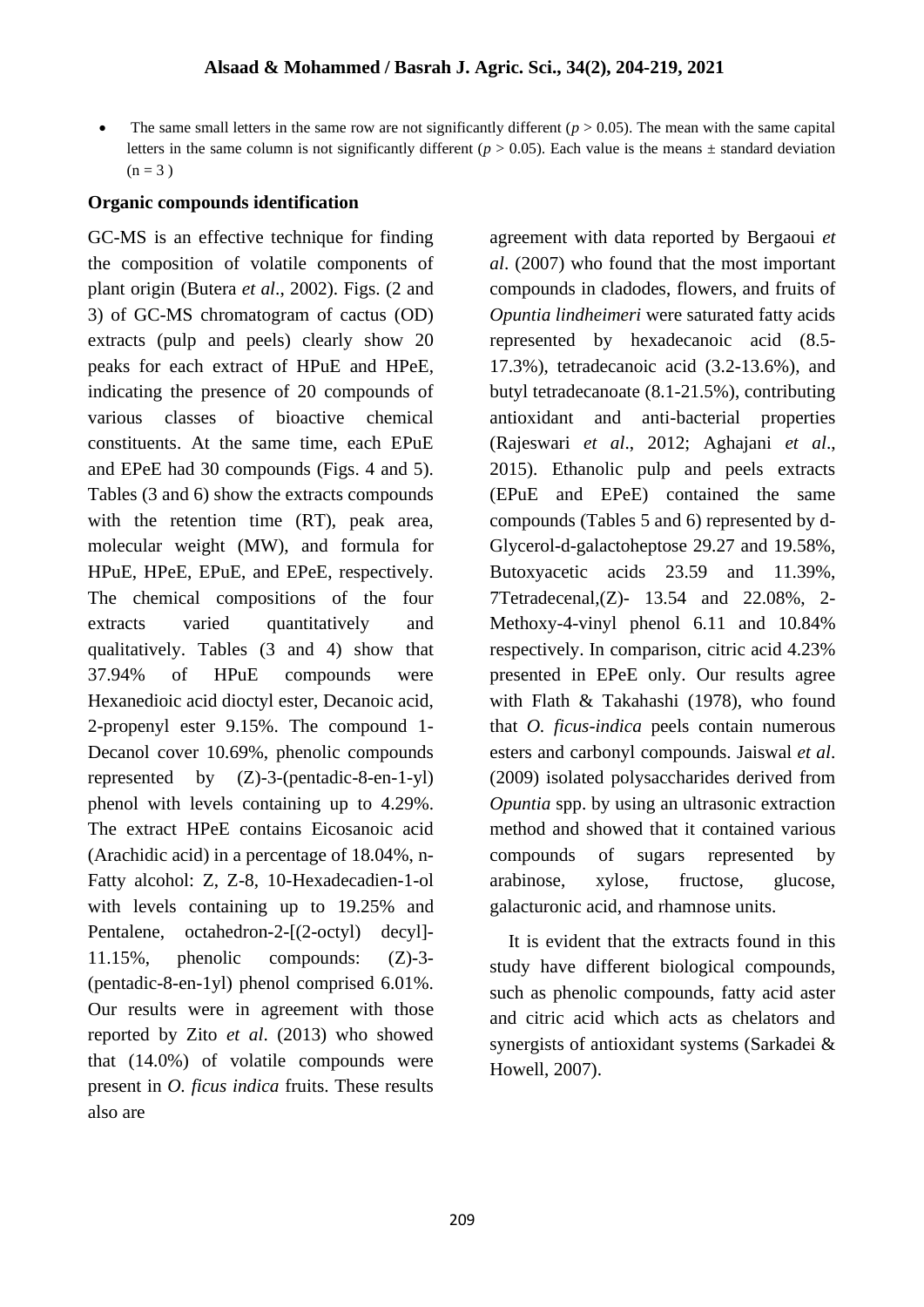

**Fig. (2): GC-MS chromatogram of HPuE of cactus** *O. dillenii* **(OD) fruit.**



**Fig. (3): GC-MS chromatogram of HPeE of cactus** *O. dillenii* **(OD) fruit.**



210 **Fig. (4): GC-MS chromatogram of EPuE of cactus** *O. dillenii* **(OD) fruit.**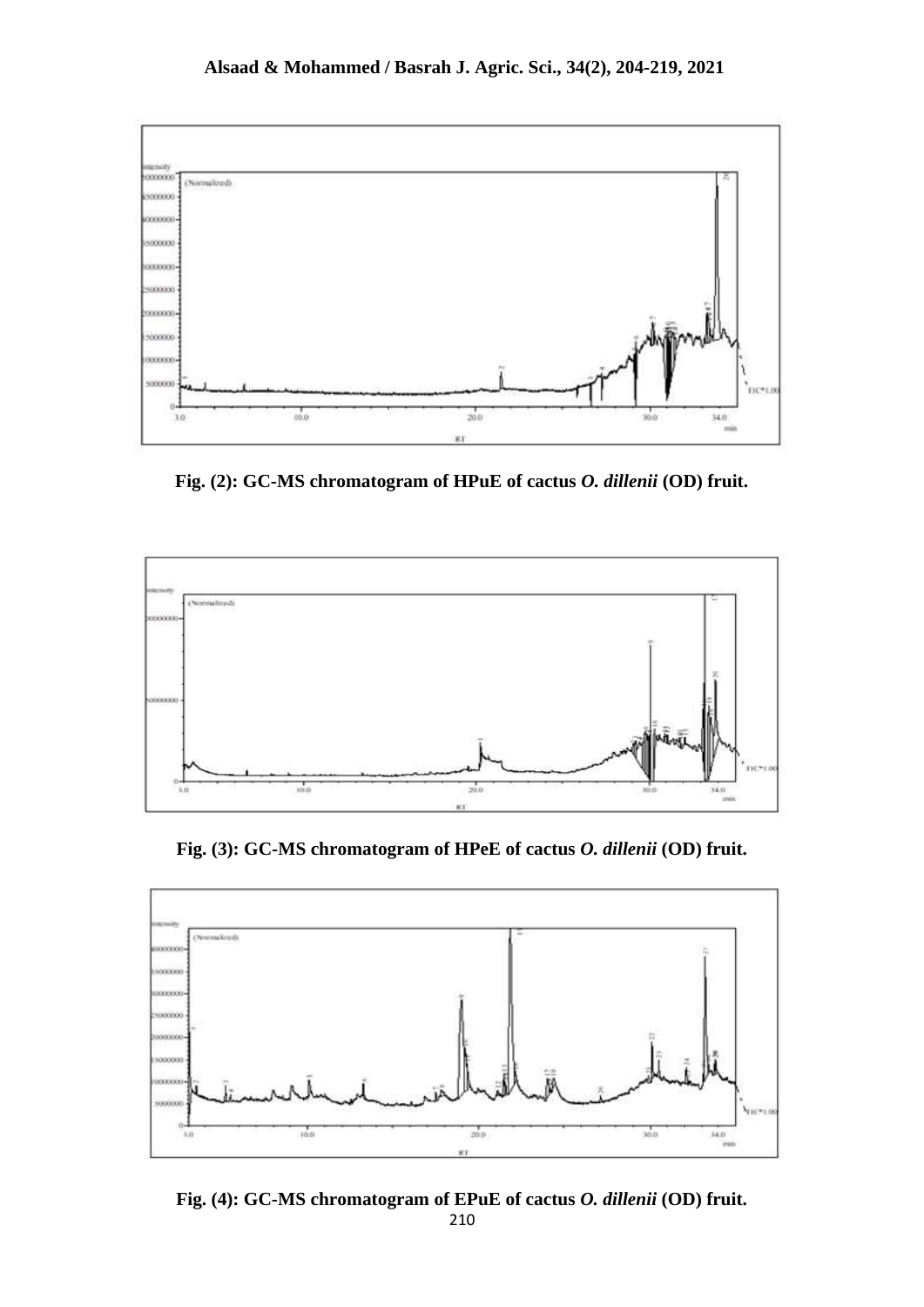

**Fig. (5): GC-MS chromatogram of EPeE of cactus** *O. dillenii* **(OD) fruit.**

|  |                                                                    |                       | Table (3): GC-MS analysis of HPuE of cactus <i>O. dillenii</i> (OD) fruit. |  |
|--|--------------------------------------------------------------------|-----------------------|----------------------------------------------------------------------------|--|
|  | $\Gamma(m):=\begin{bmatrix} 0 & \lambda & m\\ 2 & m \end{bmatrix}$ | $\bf{N}$ and $\bf{N}$ | Commande de noms                                                           |  |

| P <sub>k</sub>          | RT(min) | %Area | Formula                         | MW. | Compounds name                            |
|-------------------------|---------|-------|---------------------------------|-----|-------------------------------------------|
| $\mathbf{1}$            | 3.023   | 0.32  | C4H6N2O                         | 98  | 1H-Pyrrole, 2,5-dihydro-1-nitroso-        |
| $\overline{2}$          | 21.466  | 2.23  | C12H14O4                        | 222 | Diethyl Phthalate                         |
| 3                       | 26.603  | 0.79  | C22H40O4                        | 368 | Oxalic acid, cyclobutylhexadecyl ester    |
| $\overline{\mathbf{4}}$ | 27.249  | 0.57  | C21H34O                         | 302 | (Z)-3-(pentadec-8-en-1-yl)phenol          |
| 5                       | 29.144  | 3.72  | C21H34O                         | 302 | $(Z)-3$ -(pentadec-8-en-1-yl)phenol       |
| 6                       | 29.207  | 2.85  | C14H30O                         | 214 | 2-Hexyl-1-octanol                         |
| $\overline{7}$          | 30.151  | 3.27  | C16H32O2                        | 256 | n-Hexadecanoic acid                       |
| 8                       | 30.233  | 0.9   | C35H72O                         | 508 | 1-Pentatriacontanol                       |
| 9                       | 30.911  | 10.69 | C16H34O                         | 242 | 1-Decanol                                 |
| 10                      | 31.028  | 3.47  | C41H84O                         | 592 | 1-Hentetracontanol                        |
| 11                      | 31.06   | 2.79  | C7H11NO                         | 125 | 2-Propionyl-1-pyrroline                   |
| 12                      | 31.087  | 1.53  | C39H76O3                        | 592 | Oleic acid, 3-(octadecyloxy) propyl ester |
| 13                      | 31.127  | 3.22  | C19H34O                         | 278 | 1,9,12-Octadecatriene, 1-methoxy-         |
| 14                      | 31.2    | 3.98  | C6H11NO                         | 113 | N-Allyl-N-ethylformamide                  |
| 15                      | 31.347  | 9.15  | C13H24O2                        | 212 | Decanoic acid, 2-propenyl ester           |
| 16                      | 31.48   | 3.85  | C <sub>26</sub> H <sub>52</sub> | 364 | 1-Hexacosene                              |
| 17                      | 33.293  | 4.21  | C14H24O                         | 208 | 13-Tetradece-11-yn-1-ol                   |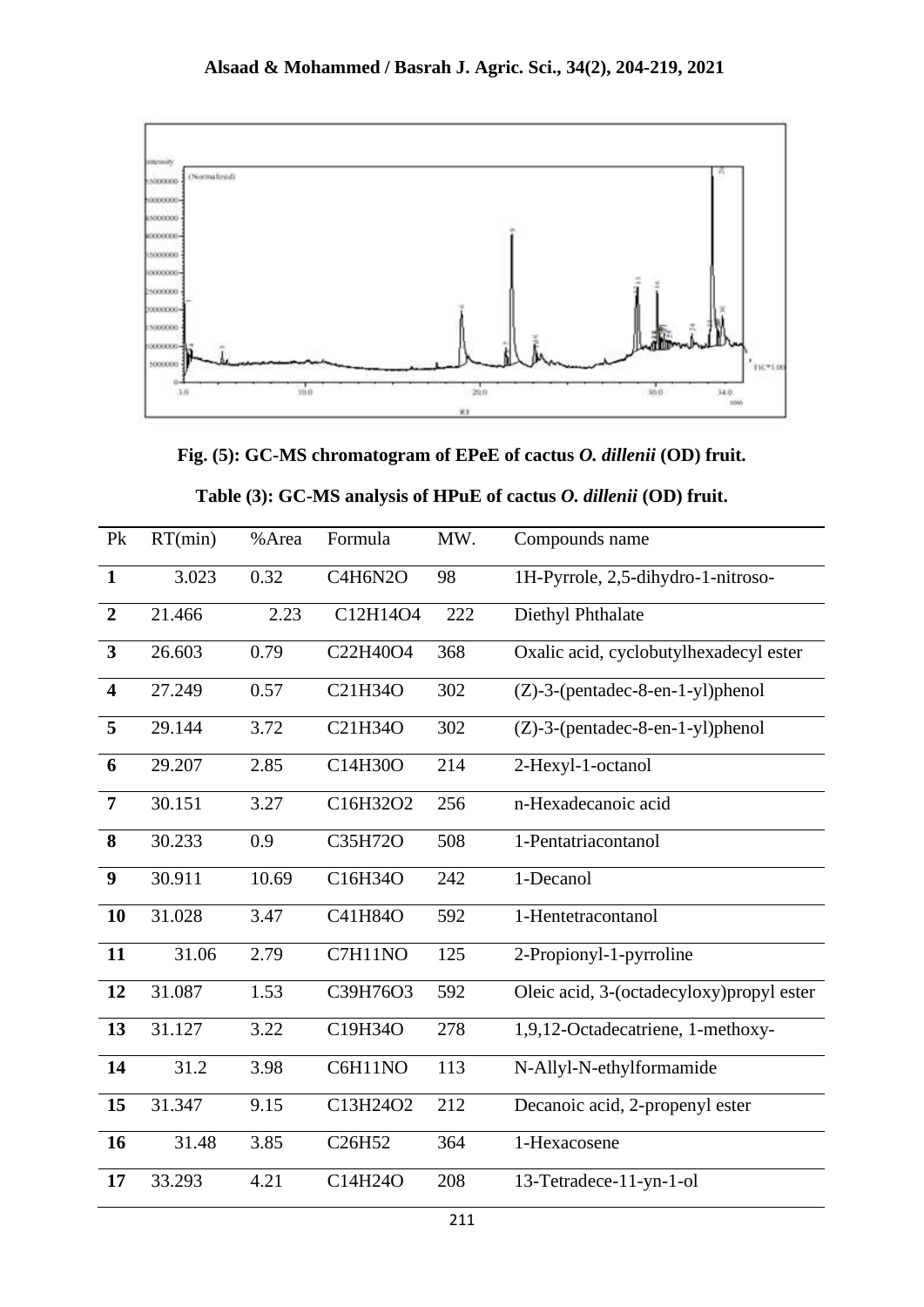# **Alsaad & Mohammed / Basrah J. Agric. Sci., 34(2), 204-219, 2021**

| 18        | 33.36  | 2.53  | 10H18O                                         | 154 | 2-Isopropyl-5-methylhex-2-enal      |
|-----------|--------|-------|------------------------------------------------|-----|-------------------------------------|
| 19        | 33.413 | 1.99  | C <sub>25</sub> H <sub>50</sub>                | 350 | Heptadecane, 9-(2-cyclohexylethyl)- |
| <b>20</b> | 33.843 | 37.94 | C <sub>22</sub> H <sub>42</sub> O <sub>4</sub> | 370 | Hexanedioic acid, dioctyl ester     |

**Table (4): GC-MS analysis of HPeE of cactus** *O. dillenii* **(OD) fruit.**

| PK                      | RT(min) | %Area | Formula                         | <b>MW</b> | Compounds name                                     |
|-------------------------|---------|-------|---------------------------------|-----------|----------------------------------------------------|
| $\mathbf{1}$            | 20.228  | 2.16  | C12H14O4                        | 222       | Diethyl Phthalate                                  |
| $\overline{2}$          | 29.06   | 1.49  | C43H88                          | 604       | Tetracontane, 3,5,24-trimethyl-                    |
| $\mathbf{3}$            | 29.223  | 2.38  | C40H77F3O2                      | 646       | Octatriacontyltrifluoroacetate                     |
| $\overline{\mathbf{4}}$ | 29.433  | 8.56  | C38H69F7O2                      | 690       | Tetratriacontylheptafluorobutyrate                 |
| 5                       | 29.633  | 4.17  | C <sub>26</sub> H <sub>50</sub> | 362       | Cyclopentane, 1,1'-hexadecylidenebis-              |
| 6                       | 29.793  | 6.02  | C20H38O2                        | 310       | cis-11-Eicosenoic acid                             |
| $7\phantom{.0}$         | 29.9    | 5.44  | C16H22O4                        | 278       | Dibutyl phthalate                                  |
| 8                       | 30.007  | 6.48  | C17H36O3S                       | 320       | Sulfurous acid, dodecyl pentyl ester               |
| 9                       | 30.094  | 5.83  | C20H40O2                        | 312       | Eicosanoic acid                                    |
| 10                      | 30.303  | 3.14  | C34H68O2                        | 508       | Heptadecanoic acid, heptadecyl ester               |
| 11                      | 30.913  | 1.41  | C29H58                          | 406       | Cyclopentane, 1-(2-decyldodecyl)-2,4-<br>dimethyl- |
| 12                      | 31.067  | 0.73  | C21H44                          | 296       | Heptadecane, 2,6,10,15-tetramethyl-                |
| 13                      | 31.786  | 1.86  | C14H30O                         | 214       | 2-Hexyl-1-octanol                                  |
| 14                      | 31.827  | 1.26  | C22H37NO4                       | 379       | 2-Nitro-1,3-bis-octyloxy-benzene                   |
| 15                      | 32.078  | 0.46  | C16H32O                         | 240       | Hexadecen-1-ol, trans-9-                           |
| 16                      | 33.153  | 6.0   | C21H34O                         | 302       | $(Z)-3$ -(pentadec-8-en-1-yl)phenol                |
| 17                      | 33.245  | 12.03 | C16H30O                         | 238       | Z,Z-8,10-Hexadecadien-1-ol                         |
| 18                      | 33.456  | 7.22  | C16H30O                         | 238       | Z,Z-8,10-Hexadecadien-1-ol                         |
| 19                      | 33.567  | 11.15 | C26H50                          | 362       | Pentalene,<br>octahydro-2- $[(2-$<br>octyl)decyl]- |
| 20                      | 33.861  | 12.21 | C20H40O2                        | 312       | Eicosanoic acid                                    |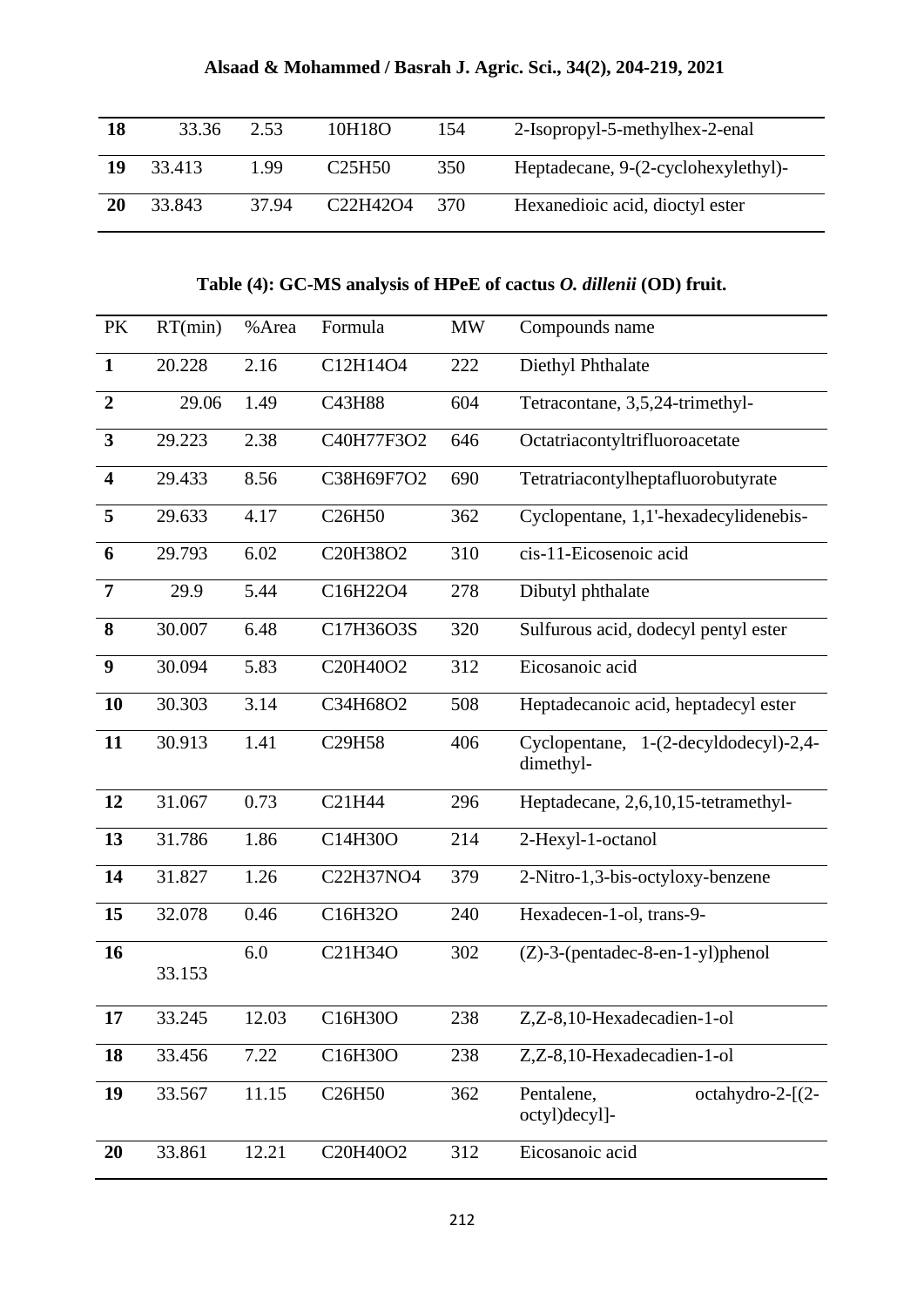# **Table (5): GC-MS analysis of EPuE of cactus** *O. dillenii* **(OD) fruit.**

| P <sub>k</sub>          | RT(min)            | %Area        | Formula       | <b>MW</b> | Compounds name                                          |
|-------------------------|--------------------|--------------|---------------|-----------|---------------------------------------------------------|
| $\mathbf{1}$            | 3.078              | 5.25         | C7H14O2       | 130       | Acetic acid, 3-methylbutyl ester                        |
| $\overline{2}$          | 3.471              | 0.34         | C6H14O        | 102       | Propane, 1-(1-methylethoxy)-                            |
| $\overline{\mathbf{3}}$ | 5.232              | 0.78         | C9H20O2       | 160       | Butane, 1,1-diethoxy-3-methyl-                          |
| $\overline{\mathbf{4}}$ | $\overline{5.517}$ | 0.22         | C8H18O3       | 162       | Ethyl orthoacetate                                      |
| 5                       | 10.077             | 1.63         | C9H10O2       | 150       | 2-Methoxy-4-vinylphenol                                 |
| 6                       | 13.235             | 0.77         | C7H12O3       | 144       | 4-Pentanoic acid, 2-methoxy-, methyl ester              |
| $\overline{7}$          | 17.503             | 0.36         | C14H28        | 196       | 1-Tetradecene                                           |
| 8                       | 17.814             | $\mathbf{1}$ | C11H24O2      | 188       | Butane,<br>$1,1'$ -[methylenebis(oxy)]bis[3-<br>methyl- |
| 9                       | 18.975             | 23.59        | C6H12O3       | 132       | Butoxyacetic acid                                       |
| 10                      | 19.21              | 4.23         | <b>C6H8O7</b> | 192       | Citric Acid                                             |
| 11                      | 19.327             | 1.97         | C9H10O2       | 150       | 2-Methoxy-4-vinylphenol                                 |
| 12                      | 21.092             | 0.64         | C11H22O2      | 186       | Undecanoic acid                                         |
| 13                      | 21.457             | 1.39         | C12H14O4      | 222       | Diethyl Phthalate                                       |
| 14                      | 21.541             | 0.8          | C13H28O       | 200       | n-Tridecan-1-ol                                         |
| 15                      | 21.806             | 29.72        | C7H14O7       | 210       | d-Glycero-d-galactoheptose                              |
| 16                      | 22.127             | 1.19         | C12H22O11     | 342       | Lactose,                                                |
| 17                      | 24.03              | 2.51         | C9H10O2       | 150       | 2-Methoxy-4-vinylphenol                                 |
| 18                      | 24.167             | 0.25         | C14H30O5S     | 310       | :d-Mannitol, 1-thiooctyl-1-deoxy                        |
| 19                      | 24.384             | 0.77         | C5H10O5       | 150       | Pentose                                                 |
| 20                      | 27.111             | 0.43         | C18H33Cl3O2   | 386       | Trichloroacetic acid, hexadecyl ester                   |
| 21                      | 29.913             | 0.67         | C34H58O4      | 530       | Phthalic acid, ditridecyl ester                         |
| 22                      | 30.106             | 2.35         | C16H32O2      | 256       | n-Hexadecanoic acid                                     |
| 23                      | 30.5               | 0.93         | C24H48O2      | 368       | Docosanoic acid, ethyl ester                            |
| 24                      | 32.094             | 1.31         | C20H40        | 280       | 9-Eicosene, (E)-                                        |
| 25                      | 32.193             | 0.13         | C11H20O       | 168       | 6-Nonenal, 3,7-dimethyl-                                |
| 26                      | 33.12              | 1.09         | C12H22O2      | 198       | Acetic acid 9-decenyl ester                             |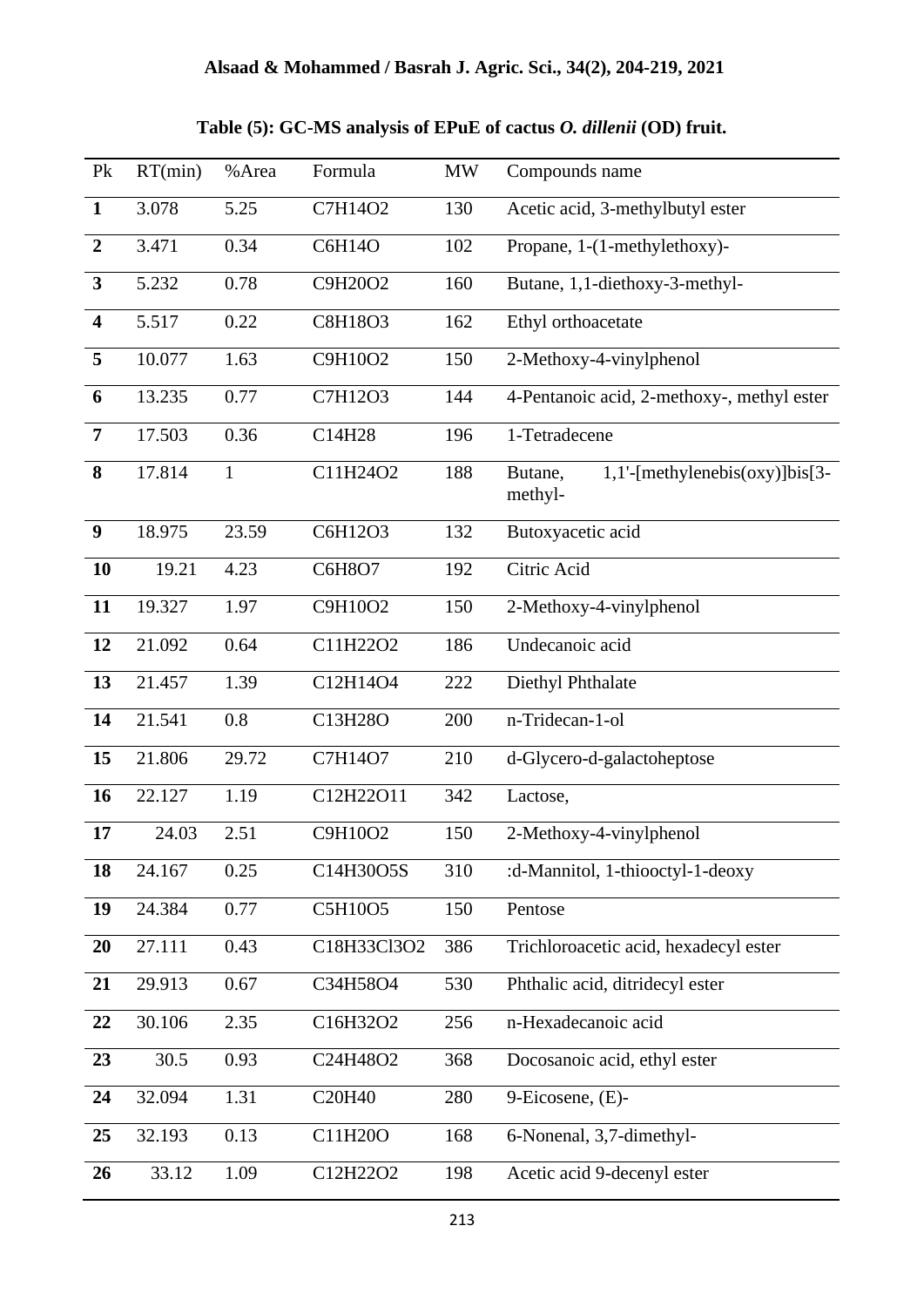**Alsaad & Mohammed / Basrah J. Agric. Sci., 34(2), 204-219, 2021**

| 27 | 33.248 | 13.54 | C14H26O                           | 210 | 7-Tetradecenal                                                |  |
|----|--------|-------|-----------------------------------|-----|---------------------------------------------------------------|--|
| 28 | 33.447 | 0.38  | C10H18O                           | 154 | 5-Ethoxy-cyclooctene                                          |  |
| 29 | 33.82  | 0.97  | C <sub>14</sub> H <sub>28</sub> O | 212 | cis-11-Tetradecen-1-ol                                        |  |
| 30 | 33.855 | 0.79  | <b>C8H13NO4</b>                   | 187 | acid.<br>$2-(2-buten-1-yl)-2-nitro-$<br>Acetic<br>ethyl ester |  |

**Table (6): GC-MS analysis of EPeE of cactus** *O. dillenii* **(OD) fruit.**

| P <sub>k</sub>          | RT(min) | %Area | Formula       | <b>MW</b> | Compounds name                                      |
|-------------------------|---------|-------|---------------|-----------|-----------------------------------------------------|
| $\mathbf{1}$            | 3.077   | 6.57  | C7H14O2       | 130       | Acetic acid, pentyl ester                           |
| $\overline{2}$          | 3.267   | 0.93  | <b>C2H4O2</b> | 60        | Acetic acid                                         |
| $\overline{\mathbf{3}}$ | 3.307   | 0.35  | <b>C2H4O2</b> | 60        | Acetic acid                                         |
| $\overline{\mathbf{4}}$ | 3.473   | 0.48  | C6H14O        | 102       | Propane, 1-(1-methylethoxy)-                        |
| $\overline{\mathbf{5}}$ | 5.23    | 0.57  | C9H20O2       | 160       | Butane, 1,1-diethoxy-3-methyl-                      |
| 6                       | 18.912  | 11.39 | C6H12O3       | 132       | Butoxyacetic acid                                   |
| $\overline{7}$          | 21.459  | 1.3   | C12H14O4      | 222       | Phthalic acid, diethyl ester                        |
| 8                       | 21.538  | 0.59  | C13H26        | 182       | 1-Tridecene                                         |
| $\boldsymbol{9}$        | 21.792  | 19.58 | C7H14O7       | 210       | d-Glycero-d-galacto-heptose                         |
| 10                      | 23.106  | 1.87  | C6H12O6       | 180       | Fructose                                            |
| 11                      | 23.18   | 0.81  | C7H12O5       | 176       | alpha.-D-Mannopyranoside, methyl 3,6-<br>anhydrous- |
| 12                      | 28.921  | 6.05  | C9H10O2       | 150       | 2-Methoxy-4-vinylphenol                             |
| 13                      | 28.995  | 7.38  | C22H42O4      | 370       | Hexanedioic acid, dioctyl ester                     |
| 14                      | 29.908  | 0.62  | C34H58O4      | 530       | Phthalic acid, ditridecyl ester                     |
| 15                      | 29.968  | 0.53  | C13H28        | 184       | Nonane, 5- (1-methylpropyl                          |
| 16                      | 30.11   | 4.79  | C21H34O       | 150       | 2-Methoxy-4-vinylphenol                             |
| 17                      | 30.227  | 0.29  | C14H26O4      | 258       | Oxalic acid, 6-ethyloct-3-yl ethyl ester            |
| 18                      | 30.253  | 0.52  | C10H18        | 138       | Naphthalene, decahedron                             |
| 19                      | 30.287  | 0.3   | C8H14O2       | 142       | 9-Oxabicyclo[4.2.1]nonan-2-ol                       |
| 20                      | 30.368  | 1.33  | C21H40O5      | 372       | Glycerylmonoricinoleate                             |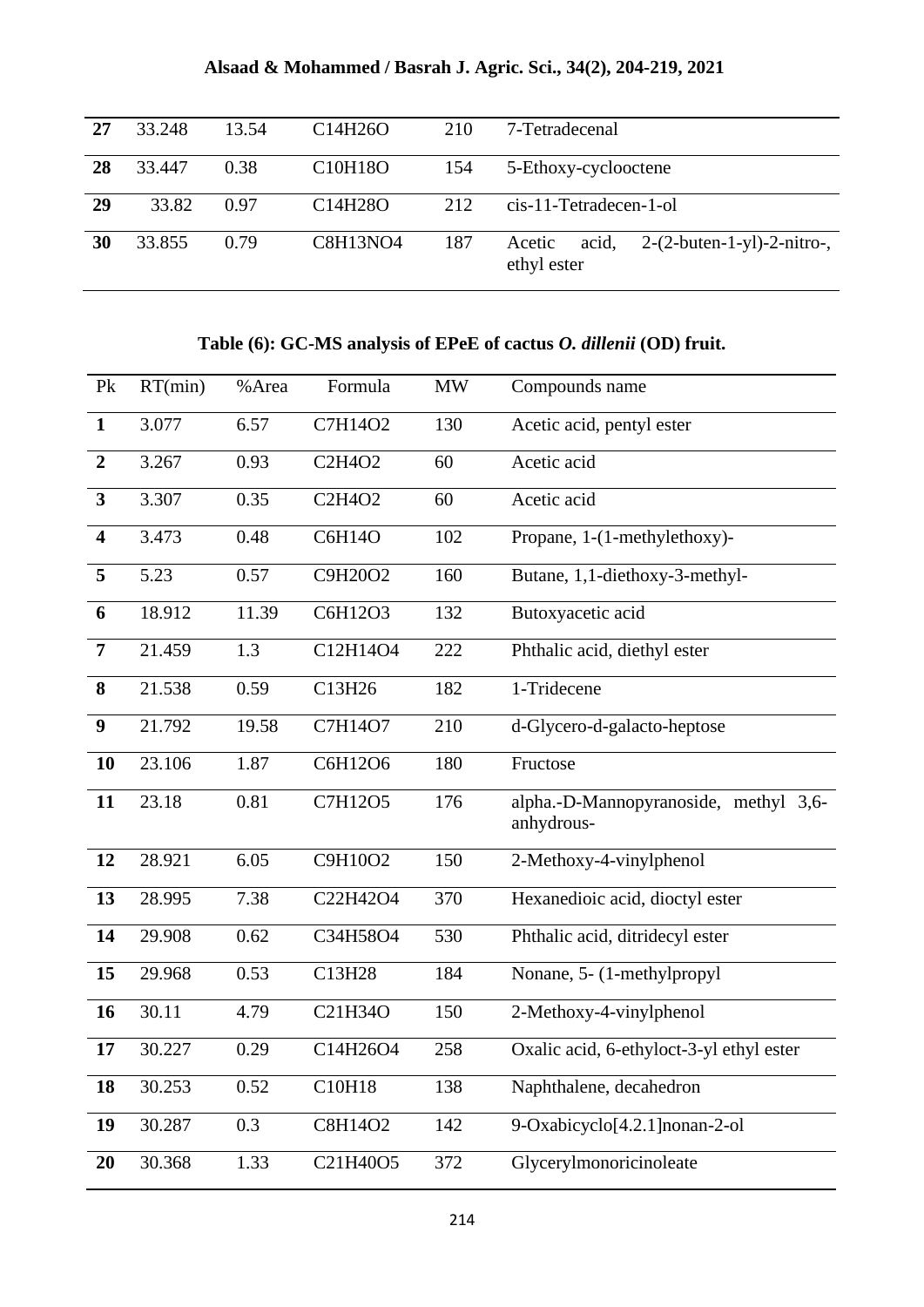| 21 | 30.498 | 1.04  | C24H48O2                        | 368 | Docosanoic acid, ethyl ester           |
|----|--------|-------|---------------------------------|-----|----------------------------------------|
| 22 | 30.633 | 0.76  | C22H39F5O<br>2                  | 430 | Nonadecylpentafluoropropionate         |
| 23 | 30.83  | 0.6   | C10H22                          | 142 | Nonane, 2-methyl                       |
| 24 | 32.096 | 1.16  | C <sub>20</sub> H <sub>40</sub> | 280 | 3-Eicosene, (E)-                       |
| 25 | 33.127 | 1.03  | C13H24                          | 180 | 6-Tridecane                            |
| 26 | 33.257 | 22.08 | C14H26O                         | 210 | $7$ -Tetradecenal, $(Z)$ -             |
| 27 | 33.52  | 0.43  | C16H30O2                        | 254 | E-6-Tetradecen-1-ol acetate            |
| 28 | 33.547 | 0.58  | C12H20                          | 164 | Cyclohexane, 1,5-dimethyl-2,3-divinyl- |
| 29 | 33.607 | 1.53  | C23H42O2                        | 350 | Methyl 5,9-docosadienoate              |
| 30 | 33.851 | 4.54  | C20H40O2                        | 312 | Eicosanoic acid                        |

#### **Determination of (DPPH) free radical**

The scavenging of the DPPH assay depends on the decrease in absorbance as the DPPH radical received hydrogen radical or an electron from an antioxidant compound like phenols to become a stable molecule. This process can evaluate the ability of materials to donate electrons or hydrogen atoms to the reactive species (Paixao *et al*., 2007).

 Results of free radical scavenging activity are given in table (7). Data in the figure indicated that DPPH free radical scavenging values increased proportionally and significantly to the sample concentration 20- 80  $\mu$ g.ml<sup>-1</sup>. The highest scavenging activity was for EPeE, ranging from 34.8 to 90.3%, followed by EPuE 32.9-89.9%. All extracts were significantly different (*p*<0.05), which means that free radicals react with the extracts considered effective electron donors, which completes the reaction by forming stable compounds. There are no significant differences (*p>*0.05) between BHT and

ethanolic extracts at a 60 and 80 µg/ml concentration. Extracts obtained using hexane (HPeE and HPuE) had significant differences, and the lowest scavenging activity ranged between 24.9-78.9 and 20.7-73.3%, respectively. All extracts exhibited an appreciable scavenging effect, which could be because the extracts contain a high amount of antioxidant compounds, such as phenolic compounds and saturated fatty acid.

 The scavenging activity of EPeE is in agreement with Faten & Ali (2014), who found that the DPPH scavenging activity of *O. ficus indica peels extracts* by ethanol/water ranged from 62.72 to 90.4%. Koubaa *et al*. (2015) studied three varieties of cactus. They showed that antioxidant activity by the DPPH method of *O. undulata* fruits was four times lower than that in *O. ficus-indica* and *O. strict*a fruits. In a study performed by Bakari *et al*. (2017), there is a positive relationship between the sample concentration and DPPH free radicals scavenging. Prior *et al*. (2005)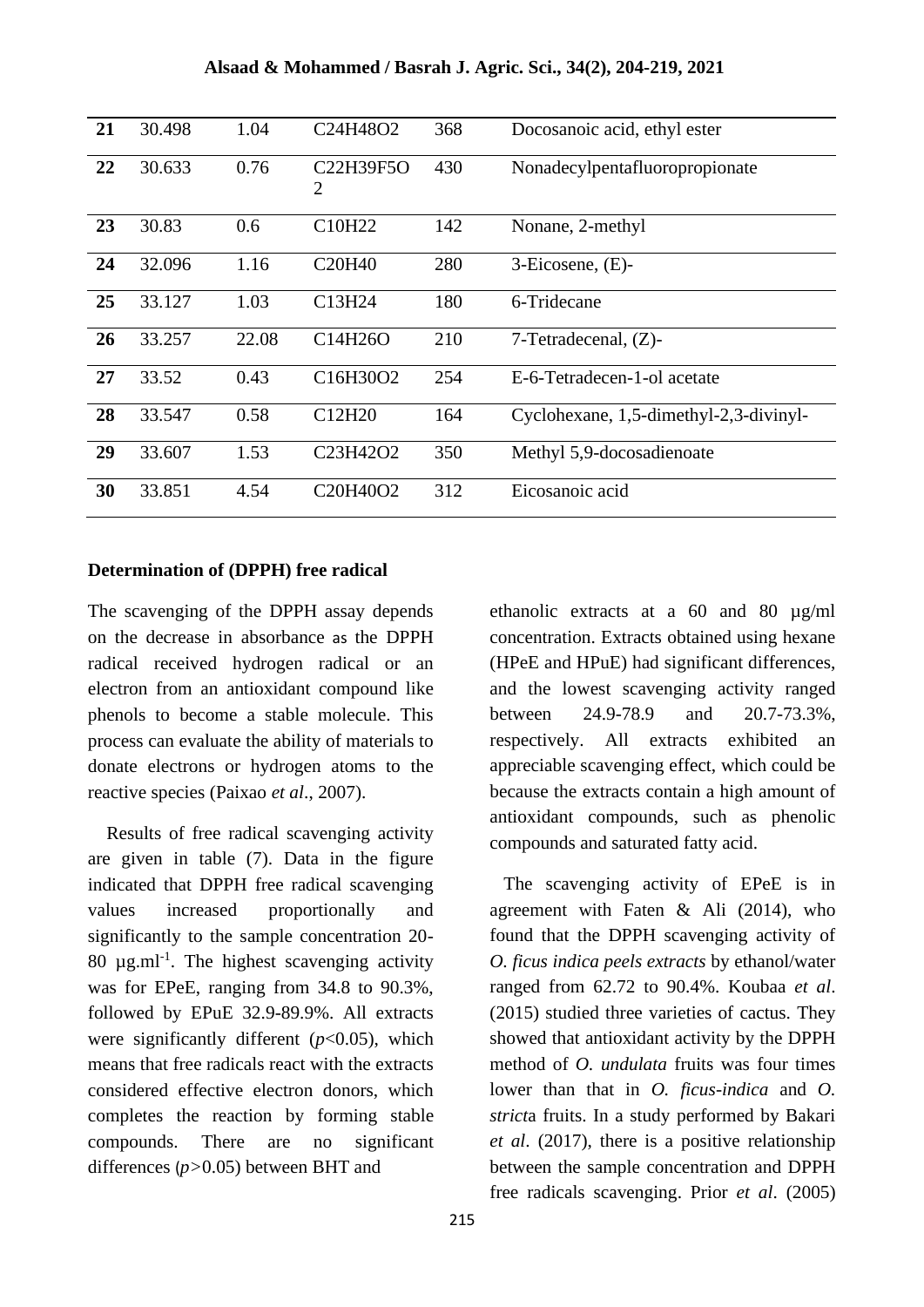showed that the ability to scavenge the DPPH free radicals increased with a high content of total phenols.

| Table $(7)$ : DPPH scavenging activity of cactus O. dillenii $(OD)$ extracts at different |
|-------------------------------------------------------------------------------------------|
| concentrations and comparative with Butylated Hydroxytoluene (BHT).                       |

| Conc.                    | <b>DPPH</b> scavenging activity% |                               |                               |                               |                               |  |  |  |
|--------------------------|----------------------------------|-------------------------------|-------------------------------|-------------------------------|-------------------------------|--|--|--|
| $\mu$ g.ml <sup>-1</sup> | HPuE                             | <b>HPeE</b>                   | EPuE                          | <b>EPeE</b>                   | <b>BHT</b>                    |  |  |  |
| 20                       | $20.7 \pm 0.05$ <sup>aA</sup>    | $24.9 \pm 0.03$ <sup>aB</sup> | $32.9 \pm 0.02$ <sup>aC</sup> | $34.8 \pm 0.01$ <sup>aD</sup> | $38.5 \pm 0.06^{\text{aE}}$   |  |  |  |
| 40                       | $32.0 \pm 0.02$ <sup>bA</sup>    | $35.0 \pm 0.01$ <sup>bB</sup> | $57.6 \pm 0.08$ <sup>bC</sup> | $58.2 \pm 0.01$ <sup>bC</sup> | $67.6 \pm 0.01$ <sup>bD</sup> |  |  |  |
| 60                       | $56.0 \pm 0.01$ <sup>cA</sup>    | $62.7 \pm 0.06^{\text{cB}}$   | $71.8 \pm 0.06$ <sup>cC</sup> | $75.0 \pm 0.09^{\text{cD}}$   | 81.1 $\pm$ 0.08 <sup>cD</sup> |  |  |  |
| 80                       | $73.3 \pm 0.15$ <sup>dA</sup>    | $78.9 \pm 0.11$ <sup>dA</sup> | $89.9 \pm 0.02$ <sup>cB</sup> | 90.3 $\pm$ 0.03 <sup>dD</sup> | $93.0 \pm 0.07$ <sup>dD</sup> |  |  |  |

The same small letters in the same row is not significantly different ( $p \le 0.05$ ), Mean with the same capital letters in the same column is not significantly different ( $p < 0.05$ ) each value is the means  $\pm$  standard deviation ( $n = 3$ )

## **Conclusion**

The chemical composition of the Iraqi cactus (OD) was identified for the first time by the GC-MS technique. The moisture, acidity, TSS, and sugar values inpulp were higher than those in peels. The study confirms that pulp and peels of cactus pear fruit extracts are rich in natural antioxidants and are an important source of bioactive compounds, such as carbohydrate compounds, saturated fatty acids, and phenolic compounds, which may effectively scavenge the DPPH free radicals by ethanolic peels and pulp extracts in arang of 34.8 - 90.3% and 32.9 - 89.9% respectively. Hexane extracts scavenging ranges from 24.9-78.9% and 20.7-73.3%, respectively. These are good attributes to reduce the risk of several diseases due to their antioxidant activity.

## **Acknowledgements**

We are thankful to Dr Asaad Y. Ayied, College of Agriculture, University of Basrah,

who interpreted the data. We also thank Dr. Nadra Alsaad, Department of Computer Science, College for Pure Science Education, University of Basrah, who supports received this work by supplying us with the cactus fruits.

## **References**

- Aghajani, Z., Ali-Asghar, E., & Akhbari M. (2015). Identification of volatile components and biological properties of the extracts of aerial parts of *Pterocarya fraxinifolia* L. *Biological Forum – An International Journal*, *7*, 262-266. https://www.researchtrend.net/bfij/bf12/44%20ZA HRA%20AGHAJANI.pdf
- Albano, C., Miceli, A., Negro, C., Tommasi, N., Gerardi, C., Mita G., Bellis, L.D., & Blando., F. (2015). Betalains, phenols, and antioxidant capacity in cactus Pear [*Opuntia ficus-indica* (L.) Mill.] fruits from Apulia (South Italy) genotypes. *Antioxidant*, *4*, 269-280. https://doi.org/10.3390/antiox4020269
- Alsaad, A. J., Altemimi, A. B., Aziz,S. N., & Lakhssassi, N. (2019). Extraction and identification of Cactus (*Opuntia dilleni*i) seed oil and its added value for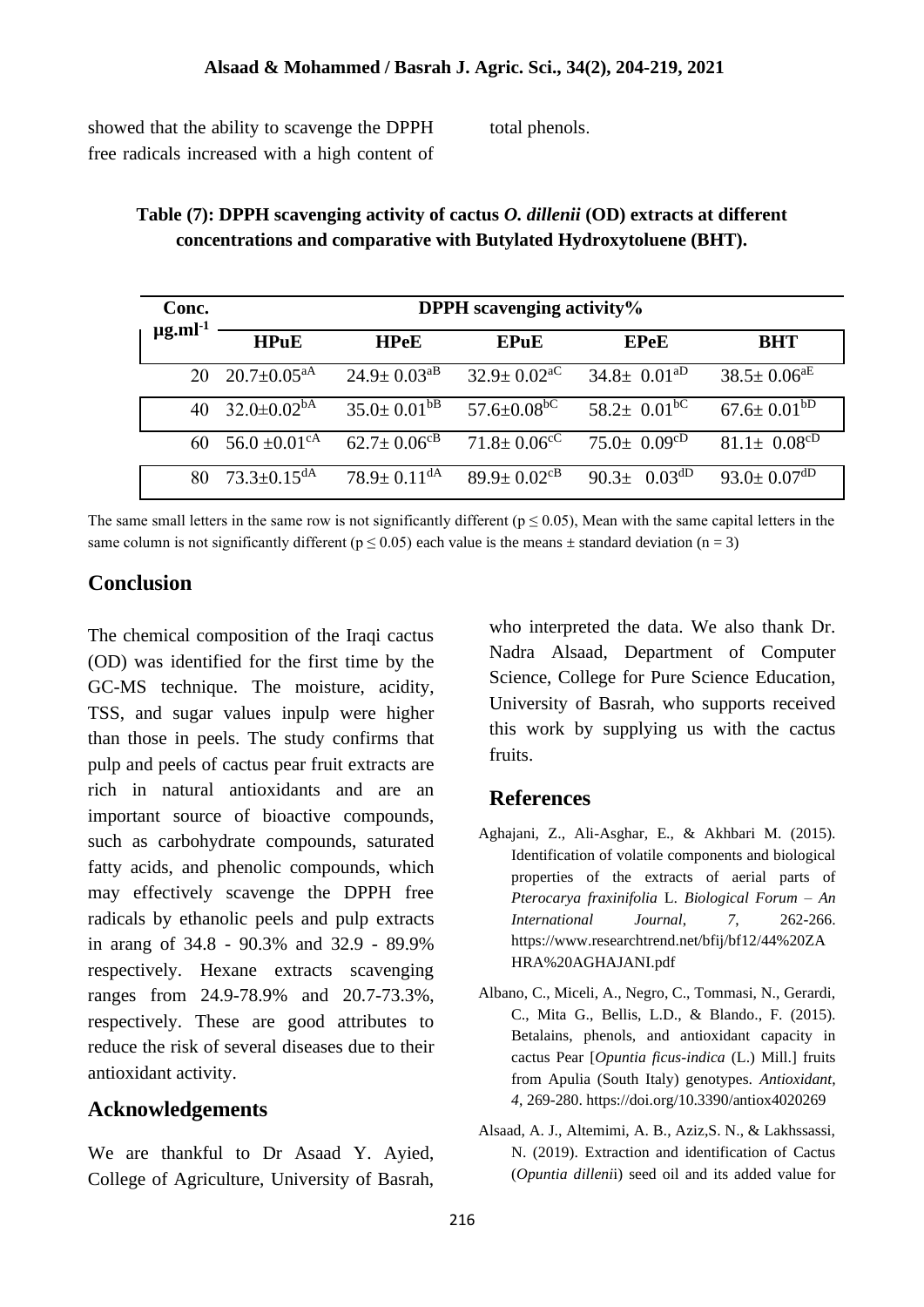human health benefits. *Pharmacogn Journal*, *11*, 1- 9. https://doi.org/10.5530/PJ.2019.3

- Anwar, M. M., & Sallam, E. M. (2016). Utilisation of Prickly Pear Peels to Improve Quality of Pan Bread. *Arab Journal of Nuclear Science and Applications*, *49*, 151-163. https://inis.iaea.org/search/search.aspx?orig\_q=jour nal:%22ISSN%201110-0451%22
- AOAC (2010). *Official Methods of Analysis of the Association of Official Analytical Chemists*. 18th Ed. Published by the Association of Official Analytical Chemists. Arlington, Virginia. 2220pp. https://www.techstreet.com/standards/officialmethods-of-analysis-of-aoac-international-18thedition-revision-3?product\_id=1678986
- Bakari, S., Daoud, A., Felhi,S., Smaoui, S., Gharsallah, N., & Kadri, A. (2017). Proximate analysis, mineral composition, phytochemical contents, antioxidant and antimicrobial activities and GC-MS investigation of various solvent extracts of cactus cladode. *Food Science and Technology*, *37*, 286- 293. http://dx.doi.org/10.1590/1678-457X.20116
- Bergaoui, A., Boughalleb, N., Ben Jannet, H., HarzallahShiric, F., El Mahjoub, M., & Mighri, Z. (2007). Chemical composition and antifungal activity of volatiles from three *Opuntia* species growing in Tunisia. *Pakistan Journal of Biological Sciences*, *10*, 2485-2489. http://dx.doi.org/10.3923/pjbs.2007.2485.2489
- Bouzoubaâ, Z., Essoukrati, Y., Tahrouch, S., Hatimi, A., Gharby, S., & Harhar, H. (2016). Phytochemical study of prickly pear from southern Morocco. *Journal of Saudi Society of Agricultural Sciences*, *15*, 155-161. https://doi.org/10.1016/j.jssas.2014.09.002 (In Turkish)
- Butera, D., Tesoriere, L., Di Gaudio, F., Bongiorno, A., Allegra, M., Pintaudi, A. M., Kohen, R., & Livrea, M. A. (2002). Antioxidant activities of Sicilian prickly pears (*Opuntia ficus*-*indica*) fruit extracts and reducing properties of its betalains: betanin and indicaxanthin. *Journal of Agricultural and Food Chemistry*, *50*, 6895–6901. https://doi.org/10.1021/jf025696p
- Buyukokuroglu, M. E., Gulcin, I., Oktay, M., & Kufrevioglu, O. I. (2001). *In vitro* antioxidant properties of dantrolene sodium). *Pharmacological*

*Research*, *44*, 491-4. https://doi.org/10.1006/phrs.2001.0890

- Duru, B., & Turker, N. (2005). Changes in physical properties and chemical composition of cactus pear (*Opuntia ficus-indica*) Duringmaturation. *Journal of the Professional Association for Cactus Development*, *7*, 22-33.
- Faten, M. A. & Ali, R. F. M. (2014). Antioxidant and anticancer activities of different constituents extracted from Egyptianprickly pear cactus (*Opuntia ficus-Indica*) peel. *Biochemistry and Analytical Biochemistry*, *3,* 2-8. https://doi.org/10.4172/2161-1009.1000158
- Fernández-López, J. A., Almela, L., Obón, J. M., & Castellar, R. (2010). Determination of antioxidant constituents in cactus pear fruits. *Plant Foods for Human Nutrition*, *65,* 253–259. https://doi.org/10.1007/s11130-010-0189-x
- Flath, R. A. & Takahashi, J. M. (1978). Volatile constituents of prickly Pear (*Opuntia ficus indica* Mill.(de CastillaVariety). *Journal of Agricultural and Food Chemistry*, 835-837. https://doi.org/10.1021/jf60218a053
- Gulcin, I., Buyukokuroglu, M. E., Oktay, M., & Kufrevioglu, O. I. (2003). Antioxidant and analgesic activities of turpentine of *Pinus nigra* Arn. subsp. *pallsiana* (Lamb.) Holmboe. *Journal of Ethnopharmacology*, *86*, 51-58. https://doi.org/10.1016/s0378-8741(03)00036-9
- Gurrieri, S., Miceli, L., Lanza, C. M., Tomaselli, F., Bonomo, R. P., & Rizzarelli, E. (2000). Chemical scharacterisation of Sicilian prickly pear (*Opuntia ficus indica*) and perspectives for the storage of its juice. *Journal of Agricultural and Food Chemistry*, *48,* 5424–5431. https://doi.org/10.1021/jf9907844
- Jacobo, M. C. (2001). Cactus pear breeding and domestication. *Plant Breeding Reviews*, *20,* 135– 166. https://doi.org/10.1002/9780470650189.ch5
- Jaiswal, D., Rai, P. K., & Watal, G. (2009). Antidiabetic effect of *Withania coagulants* in the experimental rat. *Indian Journal of Clinical Biochemistry*, *24*, 88- 93.https://doi.org/10.1007/s12291-009-0015-0
- Koubaa, M., Ktata, A., Bouaziz, F., Driss, D., Ghorbel, R. E. & Chaabouni, S. E. (2015). Solvent extract from *Opuntia stricta* fruit peels Chemical composition and biological activities. *Free Radicals*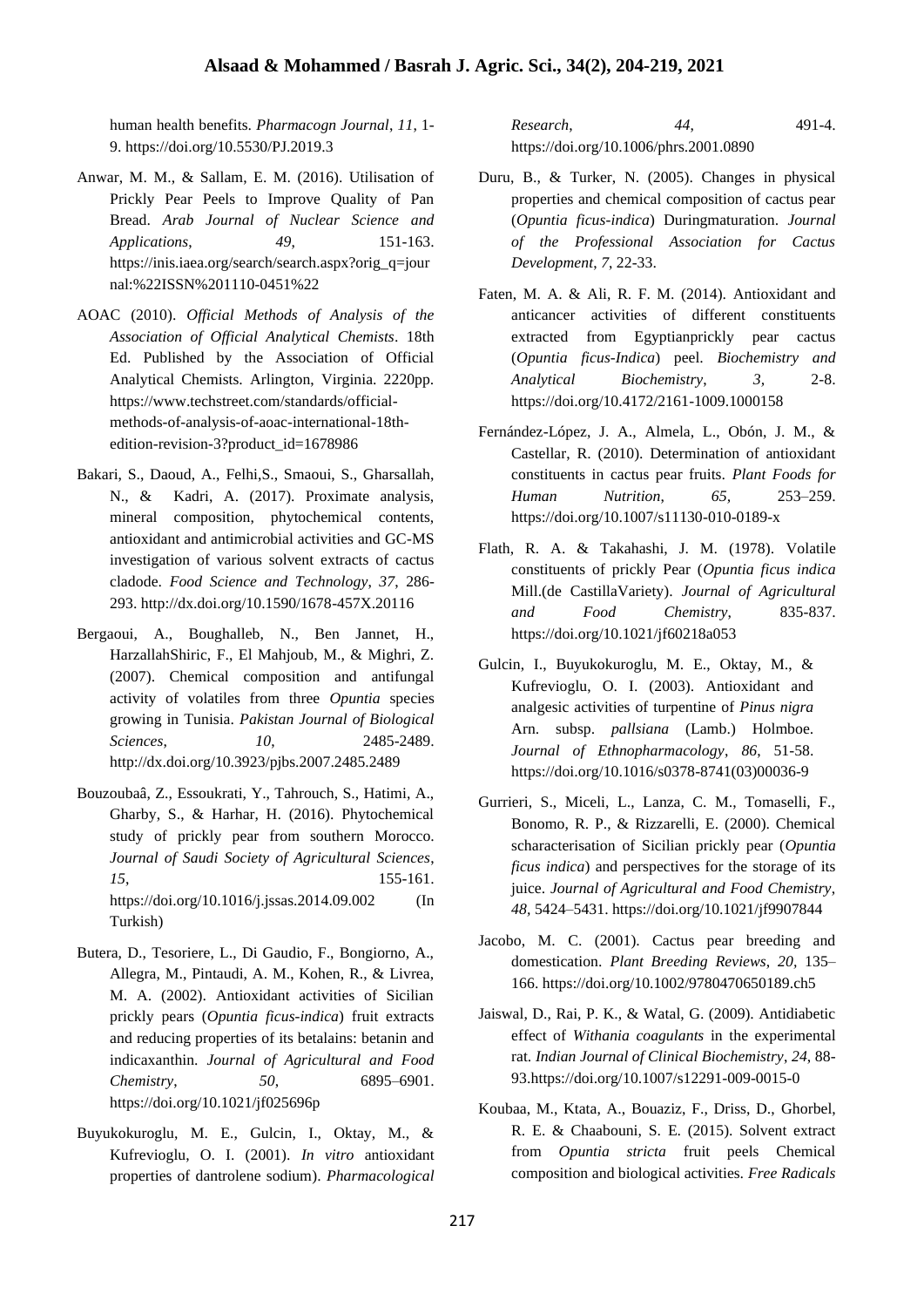*& Antioxidants*, *5*, 52- 59.https://doi.org/10.5530/fra.2015.2.2

- Madrigal-Santillán, E., García-Melo, F., Morales-González, J. A., Vázquez-Alvarado, P., Muñoz-Juárez, S., Zuñiga-Pérez, C., Sumaya-Martínez, M. T., Madrigal-Buiaidar, E., & Hernández-Ceruelos, A. (2013). The antioxidant and anticlastogenic capacity of prickly pear juice. *Nutrients*, *5*, 4145– 4158. https://doi.org/10.3390/nu5104145
- Makris, D. P., Boskou, G., & Andrikopoulos, N. K. (2007). Polyphenolic content and *in vitro* antioxidant characteristics of the wine industry and other agri-food solid waste extracts, *Journal of Food Composition and Analysis*, *20*, 125–132. https://doi.org/10.1016/j.jfca.2006.04.010
- Matias, A., Nunes, S. L., Poejo, J., Mecha, E., Serra, A. T., Amorim Madeira, P. J., Bronze, M. R., & Duarte, C. M. M. (2014). Antioxidant and antiinflammatory activity of a flavonoid-rich concentrate recovered from *Opuntia ficus-indica*  juice. *Food & Function*, *5*, 3269–3280. https://doi.org/10.1039/c4fo00071d
- Moßhammer, M. R., Stintzing, F. C., & Carle, R. (2006). Cactus Pear fruits (*Opuntia* spp.): A review of processing technologies and current uses. *Journal of the Professional Association for Cactus Development*, *8*, 1-25. https://www.researchgate.net/publication/27965290 3
- Morales, J., & ´Enez-Perez, S. J. (2001). Free radical scavenging capacity of Maillard reaction products as related to colour and fluorescence. *Food Chemistry*, *72*, 119–125. https://doi.org/10.1016/S0308-8146(00)00239-9
- Osorio-Esquivel, O., Ortiz-Moreno, A., Álvarez, V. B., Dorantes-Álvarez, L., & Giusti, M. M. (2011). *Phenolics, betacyanins*) and antioxidant activity in *Opuntia joconostle* fruits. *Food Research International*, *44*, 2160 –2168. https://doi.org/10.1016/j.foodres.2011.02.011
- Paixao, N., Perestrelo, R., Marques, J. C., & Camara, J. S. (2007). Relationship between antioxidant capacity and total phenolic content of red rose and white wines. *Food Chemistry*, *105*, 204–214. https://doi.org/10.1016/j.foodchem.2007.04.017
- Parish, J., & Felker, P. (1997). Fruit quality and production of Cactus pear (*Opuntia* spp.). Fruit

clones selected for increased frost hardiness, *Journal of Arid Environments*, *37*, 123-143. https://doi.org/10.1006/jare.1997.0261

- Piga, A. (2004). Cactus pear: A fruit of nutraceutical and functional importance. *Journal Professional Association for Cactus Development, 6*, 9-22.
- Prior, R. L., Wu, X., & Schaich, K. (2005). Standardised methods for the determination of antioxidant capacity and phenolics in foods and dietary supplements. *Journal of Agricultural and Food Chemistry*, *53*, 4290–4302. https://doi.org/10.1021/jf0502698
- Rajeswari, G., Murugan, M., & Mohan, V. R. (2012). GC-MS analysis of bioactive components of *Hugonia mystax* L. (Linaceae). *Research Journal of Pharmaceutical, Biological, and Chemical Sciences*, *3*, 301-318.
- Ramadan, M. F., & Mörsel, J. T. (2003). Oil Cactus pear (*Opuntia ficus-indica* L.). *Food Chemistry, 82*, 339–345. https://doi.org/10.1016/S0308- 8146(02)00550-2
- Sáenz, C. (2000). Processing technologies: an alternative for Cactus pear (*Opuntia* spp.) fruits and cladodes. *Journal of Arid Environments, 46,* 209-225. https://doi.org/10.1006/jare.2000.0676. (In Turkish).
- Sarkadei, S., & Howell, N. K. (2007). Effect of natural antioxidants on stored freeze-dried food product formulated using horse mackerel (*Trachurus trachurus)*. *Journal of Science and Technology*, *43*, 309-315. https://doi.org/10.1111/j.1365- 2621.2006.01435.x
- Shahidi, F., Janitha, P. K., & Wanasundara, P. D. (1992). Phenolic antioxidants. *Critical Reviews in Food Science and Nutrition*, *32*, 67-103. https://doi.org/10.1080/10408399209527581
- Sharma, C., Rani, S., Kumar, B., Kumar, A., & Raj, V. (2015). Plant *Opuntia dillenii*: A review on its traditional uses, phytochemical, and pharmacological properties. *EC Pharmaceutical Science*, *11,* 29-43. https://www.semanticscholar.org/paper/Plant-Opuntia-dillenii%3A-A-Review-on-It%27s-Uses%2C-and-Sharma-Rani/e7cdd1e6ac4dc6ef2e6b4987d84e39327eb6bac
	-

 $\overline{Q}$